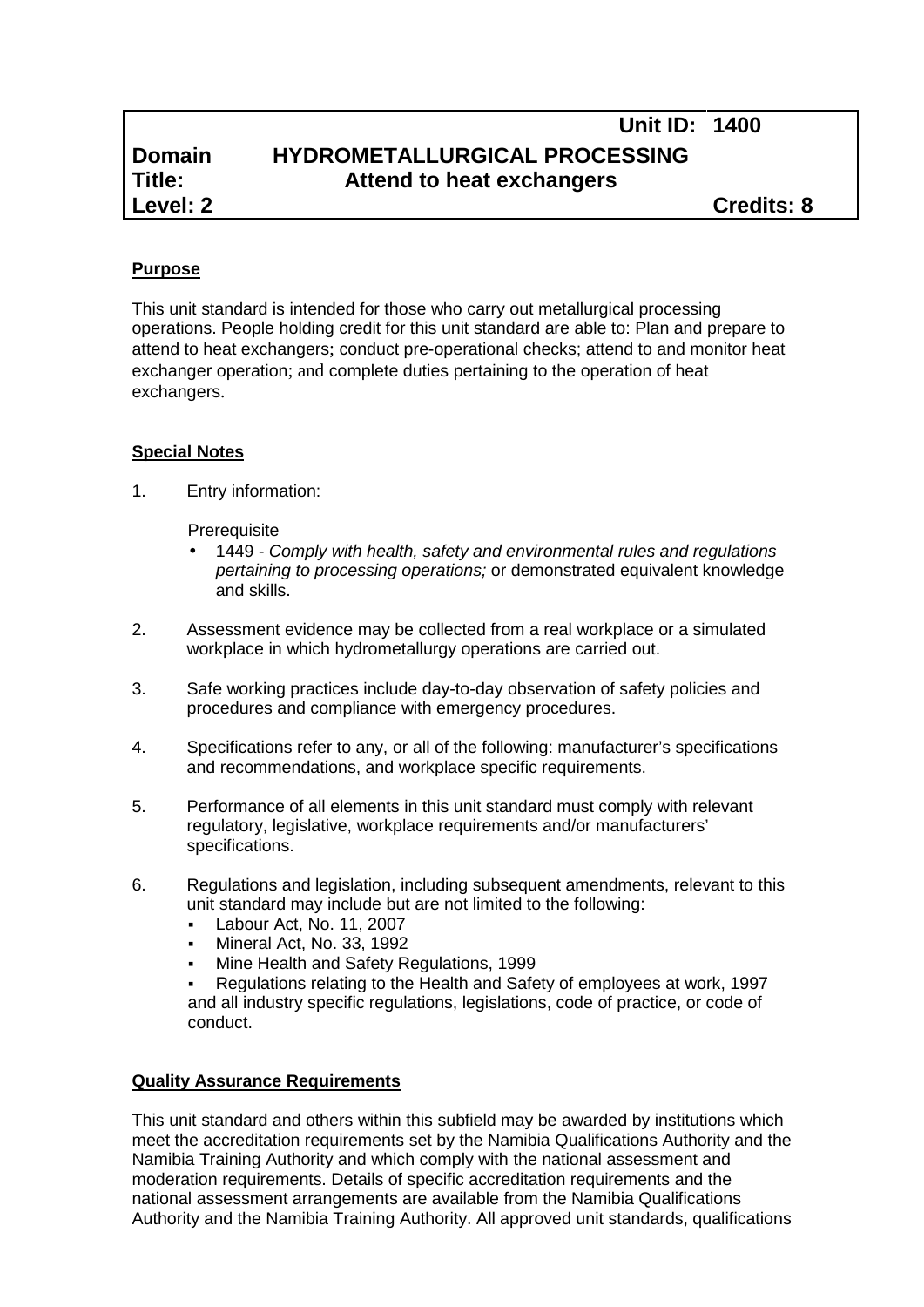and national assessment arrangements are available on the Namibia Training Authority website www.nta.com.na.

# **Elements and Performance Criteria**

## **Element 1: Plan and prepare to attend to heat exchangers**

### **Performance Criteria**

- 1.1 Work instructions, including plans, specifications, quality requirements and operational details are obtained, explained, clarified and applied to the allocated task.
- 1.2 Safety and security requirements, including personal protective clothing and equipment are obtained from the site safety plan, workplace policies and procedures, explained, and applied to the allocated task.
- 1.3 Equipment, tools, lubricants, attachments and accessories selected to carry out tasks are checked for consistency with the requirements of the job, their usability and any faults rectified or reported prior to commencement of work.
- 1.4 Environmental protection requirements are identified from the project environmental management plan and applied to the allocated task.
- 1.5 Work area is inspected and prepared according to workplace procedures.

#### **Element 2: Conduct pre-operational checks**

#### **Performance Criteria**

- 2.1 Workplace hazards and associated risks are identified, minimised or eliminated according to workplace procedures and legislative requirements.
- 2.2 The type of heat exchanger is identified.
- 2.3 Functions of control and gauges are checked and adjusted where necessary to comply with manufacturer's specifications.
- 2.4 Standard start-up and shutdown procedures are conducted according to manufacturer's specifications.

#### **Element 3: Attend to and monitor heat exchanger operation**

#### **Performance Criteria**

3.1 Workplace hazards and associated risks are identified, minimised or eliminated according to workplace procedures and legislative requirements.